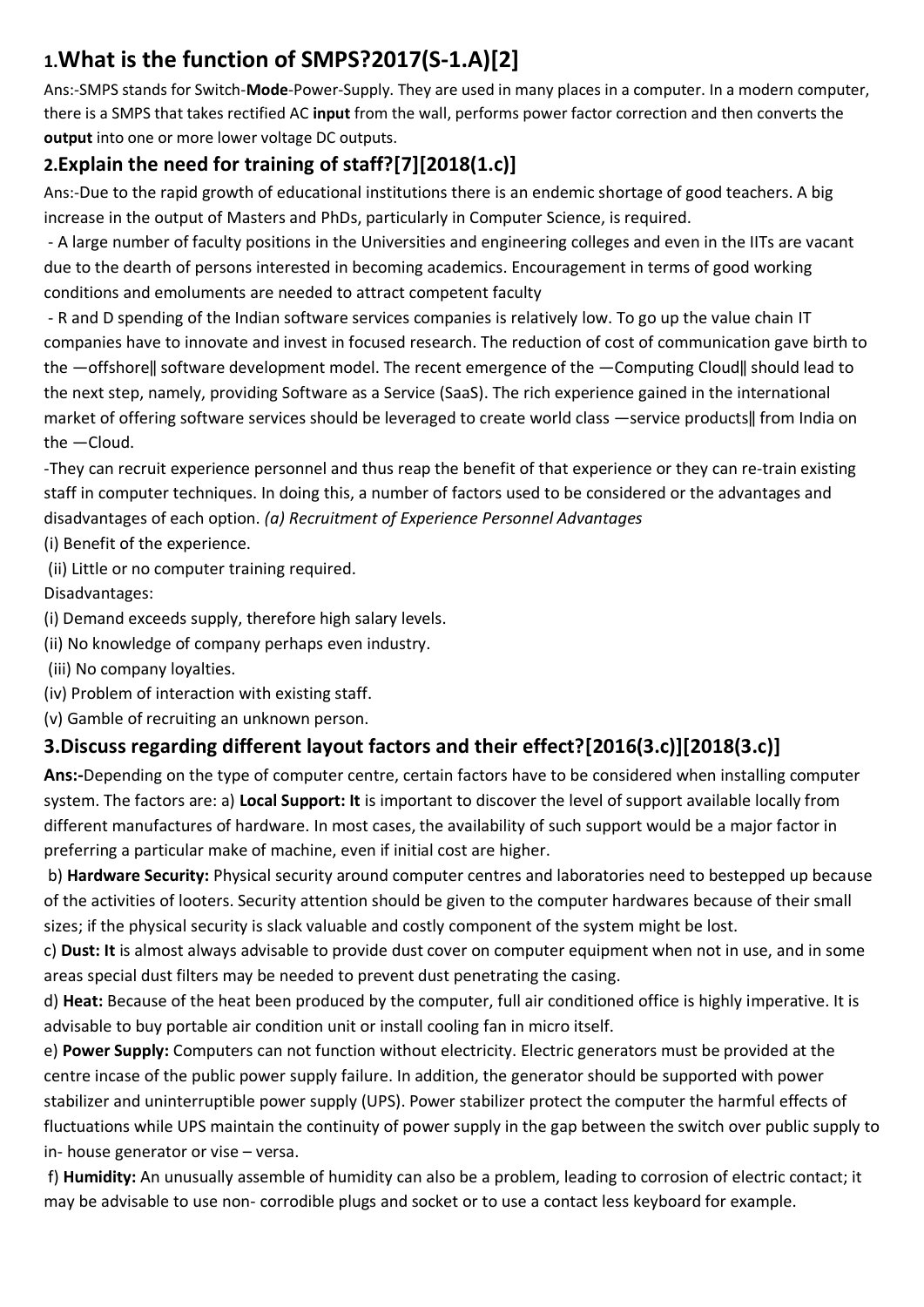h) **Workshop:** Basic maintenance facilities will be needed. It is not necessary to be an electronic engineer to do routine maintenance such as disc head alignment, to change board in the computer, or to run the diagnostics programs which will at least help to locate a fault.

i) **Communication Facilities:** These facilities must be provided to provide a link between the main computer centre and its terminals.

j) **Space Requirement:** From 400sq. ft. to several hundred thousand sq. ft; length-to-width ratio should be approximately 2:3; no long, narrow rooms.

k) **Floor loading:** should be sufficient, preferably with a sound-absorbent and antistatic covering.

## **4.Name two major vendors in computer Hardware and SOFTWARE?[2017(3.b)][2018(2.a)]**

- Computer Associates
- Hewlett-Packard
- IBM
- Red Hat
- SHARE
- Suse/Novell
- Z-Expo

# **5.what are different standard of expansion unit? Explain in brief?[ 2018(5.b)][2019(s)5.b]**

**Ans:-**Computer components send and receive data between different devices by the use of a **bus**. The design and type of the bus therefore has a crucial effect on how well a computer system will operate. If you have a high speed drive and a fast CPU, but a slow bus, data will be held up and the individual components will not operate at the speed they are capable. Manufacturers have developed standard methods for connecting different devices and for the design of bus technology. This has benefited everyone by allowing the purchase of devices from different manufactures and not having to worry that the devices will talk to each other.

Page-48

- *MHz* – Think of 33 MHz as miles per hour or speed.

- *Mbps* (Mega bytes processed per second, transfer rate) translates how many cars could travel the highway within a time period of one second. A higher Mbps value represents a faster device.

*Bit Specification*, are the number of lanes on the highway. 16 bit = 16 lanes,  $32 = 32$  lanes etc. the more lanes, the more traffic that can be accommodated.

- *Voltage references,* like 5V or 3.3V, is similar to miles per gallon with the exception that the lower the voltage, the better the gas mileage.

## **6.Explain different components inside the system unit?[2016(4.c)][2018(5.c)],2017,2018(S-NEW)6- C][2019(s)5.c]**

#### **Ans:-**

System processors (also called *central processing units* or *CPUs*).

 $\Box$  Motherboards (along with their many constituent devices such as the chipset, system buses and so on).

 $\square$  System memory.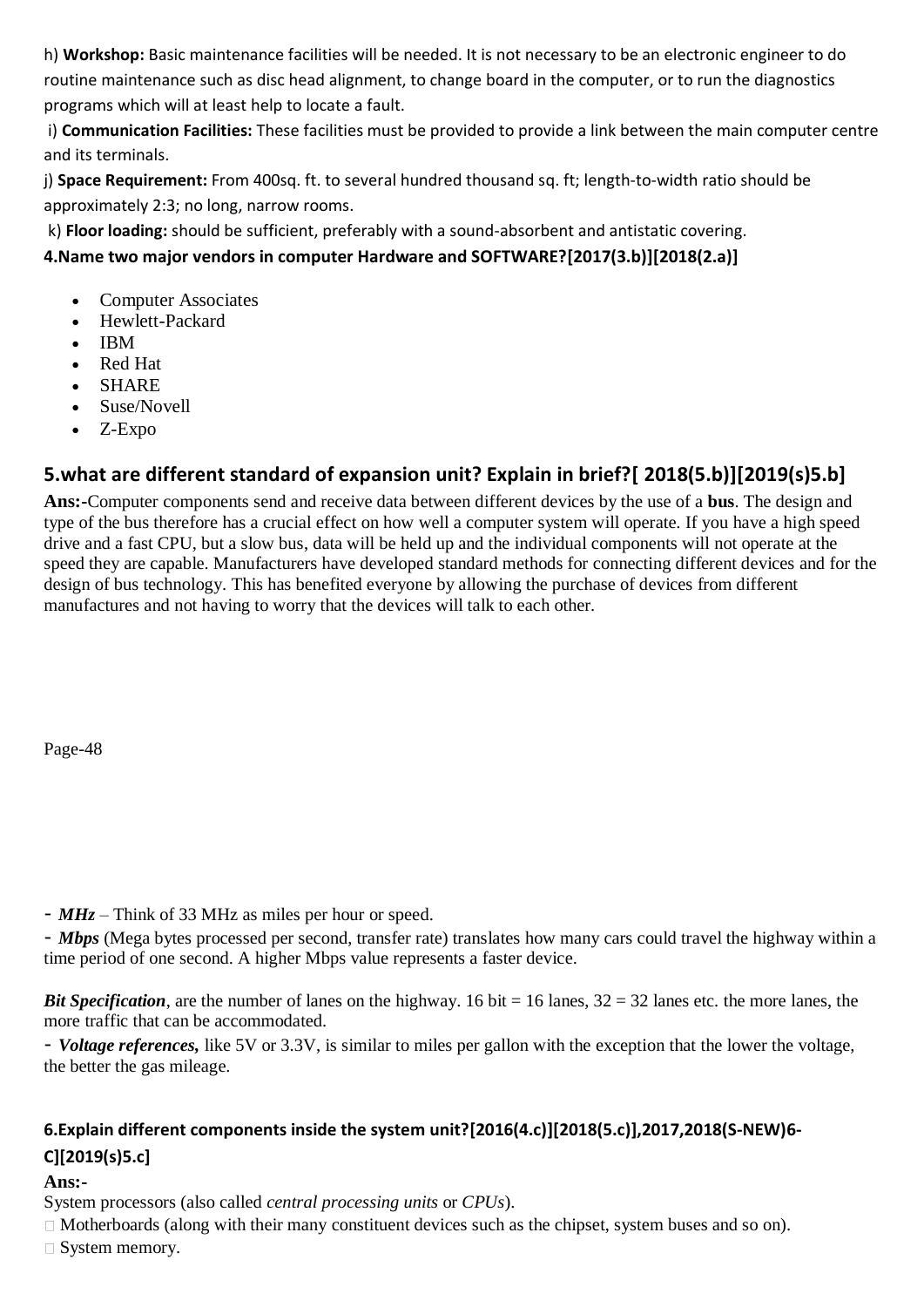Video cards. (The video card is also part of the video subsystem, but on modern systems so much processing can be "offloaded" from the CPU to the video processor that it can in many ways be considered a core system device.) . The CPU is the component that processes instructions. It receives input from the computer's user, operates applications and the operating system and processes data to provide output. . RAM provides the operating memory for the computer. The more processes a computer needs to run at a single time, the more RAM it needs. Operating processes from RAM is much faster than running them from a disk or hard drive. . A computer's storage permits it to permanently store files and data. The hard drive is a common storage device that varies in capacity.

#### **->Mother Board**

- Motherboard connects directly or indirectly to every part of the computer. The motherboard's main job is to hold the computer's microprocessor chip and let everything else connect to it.

- Everything that runs the computer or enhance its performance is either part of the motherboard or pulgs into via a slot or port.

- The motherboard is the computer's main circuit board. It's a thin plate that holds the CPU, memory, connectors for the hard drive and optical drives, as well as various external ports and peripherals.

- A port is connected from inside to expansion cards which are plugged into the motherboard and are connected to other components by cables which are long, flat bands that contain electrical wiring. The ports are controlled through the expansion cards.

#### **->SMPS (Switched Mode Power Supply) [2018(2.b)] short note,2017,[2019(s)(2.b)]**

**SMPS** stands for switched mode power supply. It is an electronic device in which energy conversion and regulation is provided by power semiconductors that are continuously switching with high frequency between "on" and "off" states. An output parameter (usually output voltage) is controlled by varying duty cycle, frequency or a phase shift of these transitions. The SMPS (Switched Mode Power Supply) is different from a traditional power supplies because it can be used for different voltage inputs (from 80V to 300V AC). If the SMPS has an AC input, then its first job is to convert the input to DC.

#### **HDD (Hard disk drive) System Interfaces [2018(4.b)] short note [2019(s)4.b]**

• Hard Drives 2 Types: SCSI and IDE

• The primary interface used to connect a HDD to a PC is typically called IDE (Integrated Drive Electronics). IDE refers to the fact that the interface electronics or controller is built into the drive and not a separate board.

- Technically the correct name for the interface is ATA, many persist in using the IDE designation today.
- The primary purpose of the hard disk controller, or interface, is to transmit and recive data to and from the drive.
- ATA is a 16 bit parallel interface, meaning that 16 bits are transmitted simultaneously down the interface.

• ATA is used to connect not only hard disks, but also CD and DVD drives, high-capacity Super Disk floppy drives and tape drives.

## **7.What are the types and nature of fault in computer?[2018(6.b)],2016**

**Ans:-**A fault in a computer system affects the normal operation of the computer, i.e, the computer malfunctions. The symptoms of malfunction are almost unlimited and vary with the nature of the fault. The types of symptoms we often come across are listed below:

- A program has given wrong results.
- A program is looping continuously
- The CPU has lost control
- There is a junk display on the CRT
- The HDD is not working
- Opening more than one window causes the system software to hang

#### **8.Explain Hardware BIOS interaction?**

**Ans:-**A computer's Basic **Input Output** System and Complementary Metal-Oxide Semiconductor together handle a rudimentary and essential process: they set up the computer and boot the operating system. The BIOS's primary function is to handle the system setup process including driver loading and operating system booting.

**->**The BIOS software has a number of different roles, but its most important role is to **load the operating system**. When you turn on your computer and the microprocessor tries to execute its first instruction, it has to get that instruction from somewhere. It cannot get it from the operatingsystem because the operating system is located on a hard disk, and the microprocessor cannot get to it without some instructions that tell it how. The BIOS provides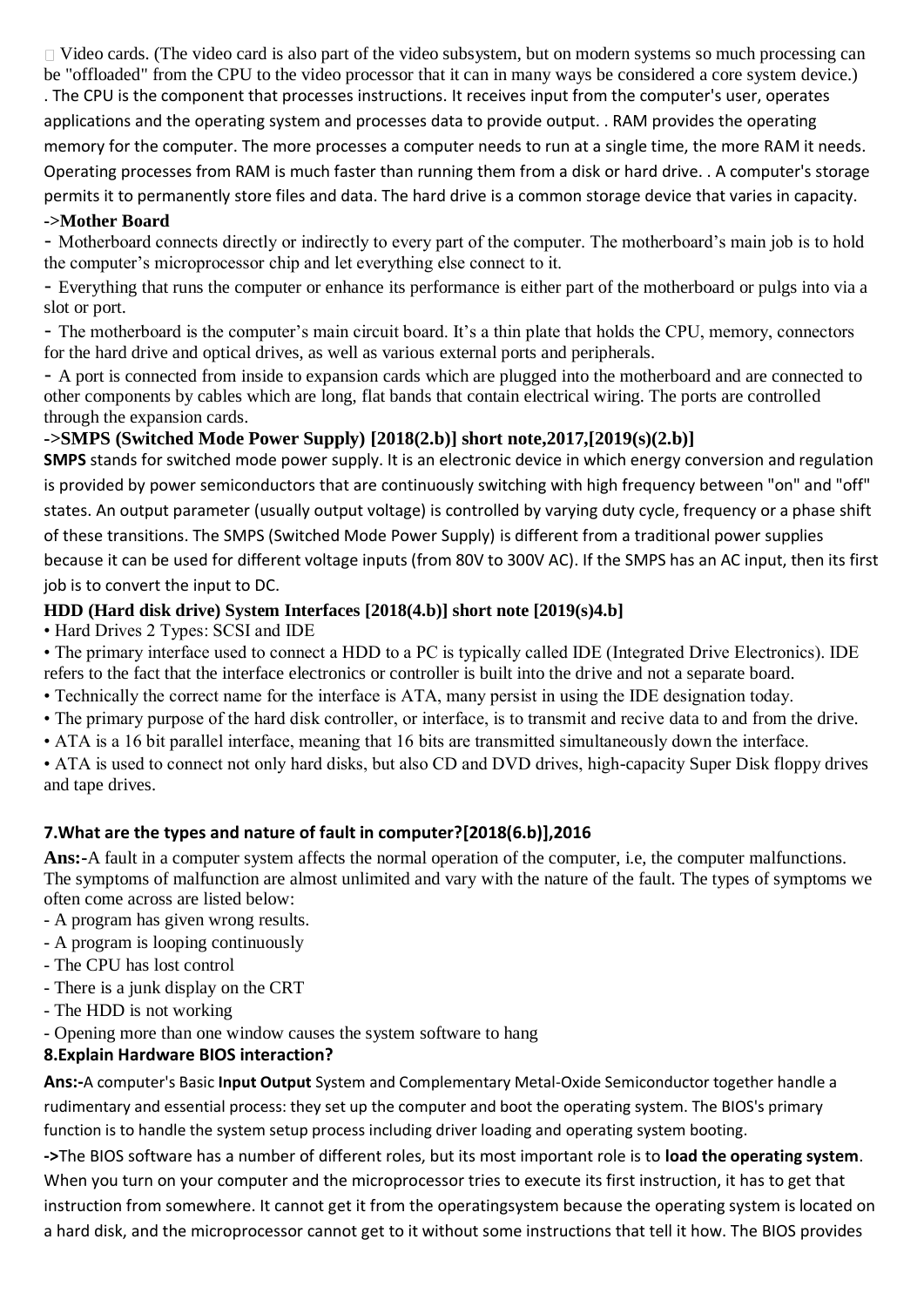those **instructions**. Some of the other common tasks that the BIOS performs includes: 1. A power-on self-test (POST) for all of the different hardware components in the system to make sure everything is working properly. 2. Activating other BIOS chips on different cards installed in the computer – e.g. SCSI and graphics cards often have their own BIOS chips. 3. Providing a set of low-level routines that the operating system uses to interface to different hardware devices - it is these routines that give the BIOS its name. They manage things like the keyboard, the screen, and the serial and parallel ports, especially when the computer is booting. 4. Managing a collection of settings for the hard disks, clock, etc.



#### **BIOS** Interaction

The **BIOS** (an acronym for **Basic Input/output System** and also known as the **System BIOS**, **ROM BIOS** or **PC BIOS**) is a type of firmware used to perform hardware initialization during the booting process (power-on startup) on IBM PC compatible computers, and to provide runtime services for operating systems and programs. The BIOS firmware is built into personal computers (PCs),

**9.Explain Different types of industries and their computer requirements?2018(S)NEW(2.B),2016**

**Ans:-**The computer or information technology, or IT industry is the range of businesses involved in designing computer hardware and computer networking infrastructures, developing computer software, manufacturing computer components, and providing information technology (IT) services. The electronic digital computer is the messenger of the Information Age. Just as technologies developed in earlier ages liberated people from physical toil, computers have liberated people from the more tedious kinds of mental toil—and have revolutionized the transfer of information. The banking, insurance, and travel industries, to name a few, are vastly quicker and more responsive than they were a half-century ago. The computer industry employs hundreds of thousands directly, but many millions of people outside the industry use computers as an important tool in their jobs. Besides the growth of software development companies there were also some new businesses that depended on software and fast worldwide communication which grew rapidly during this period. They were IT enabled services (ITeS) and Business Process Outsourcing (BPO). IT enabled services included tasks such as checking insurance claims, filling income tax returns, medical transcription, remote support on bug fixing ofsoftware, call centres etc. The call centres operate 24 x 7 for worldwide customers and require language proficiency mostly in English and some European languages. Business Process Outsourcing (BPO) is primarily performing the back‐office work of a number of organizations, the largest segment being banks and insurance companies. The back‐office work was typically accounts receivable, payroll processing, account reconciliation, inventory management, and similar jobs.

#### **10.Which factors affect selection and evolution of computer ?**

Ans:-A generic evaluation and selection methodology has been formulated to meet the specific configuration for different levels of industries (i). Identification of possible vendors and manufacturers. (ii). Primary elimination of irrelevant candidates. (iii). Determination of mandatory requirements. (iv). Examination of vendors' compliance with mandatory requirements. (v). Setting quantitative and qualitative criteria and respective weighing scale. (vi). Writing the RFP to be addressed to selected vendors. (vii)**.** Receiving, comparing and analyzing bids. (ix)**.**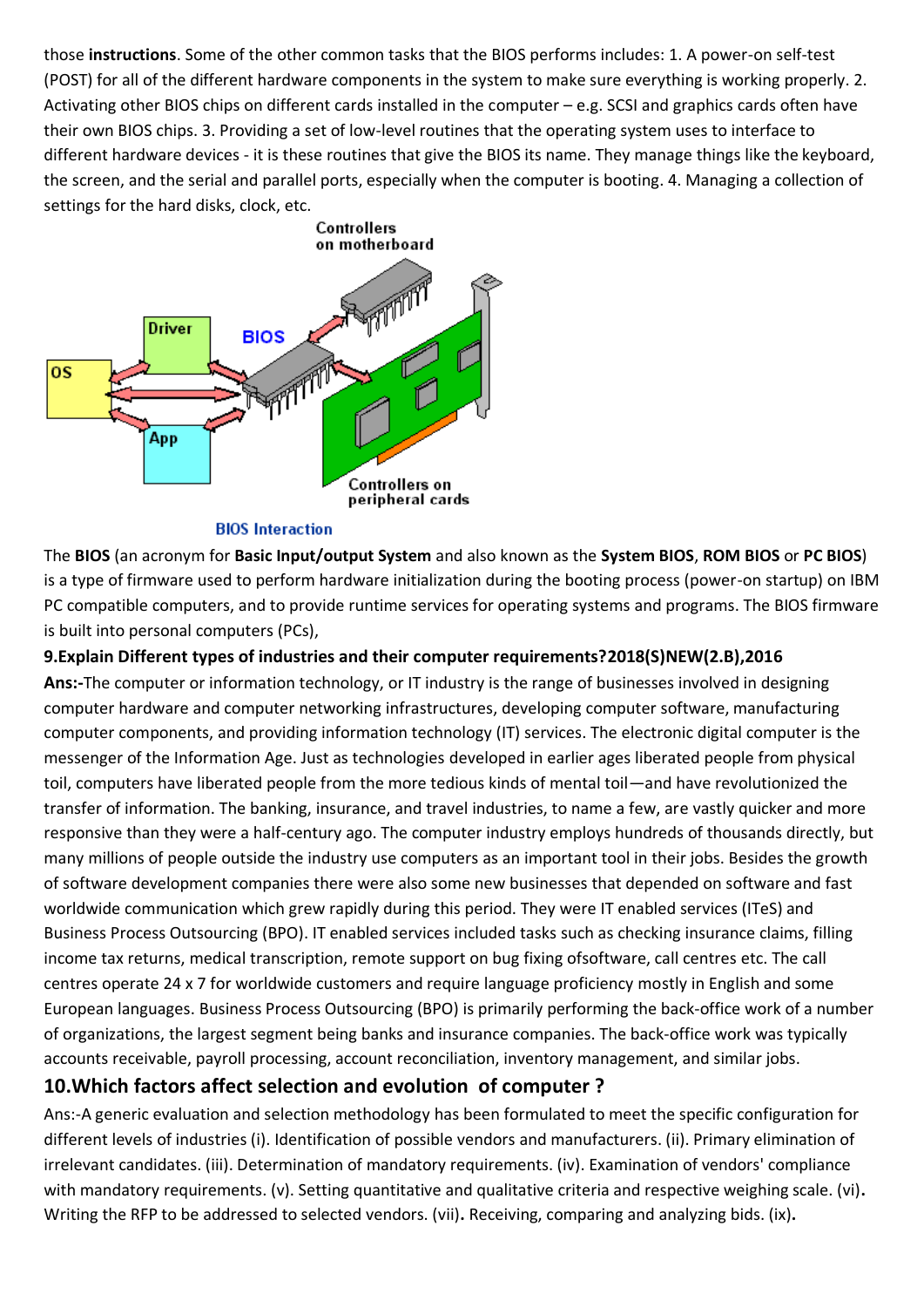Concluding final list of vendors. (x). Performance of hardware and software benchmarks. (xi). Drawing final conclusions and selection of best computer family.

## **11.Explain Firmware concept. Describe the fault elimination process? [2018[6.b)],2018(3.B)(S)NEW,2016**

**Ans:-**Firmware can be mainly referred to as being a fixed, rather small program that controls hardware in a system. Firmware is generally responsible for every basic low-level operation without which a device would be completely non-functional. Usually firmware is stored in Flash, ROMs, PROMs, and EPROMs. In most cases, firmware is not supposed to be changed by the user. The POST checks, identifies, and initializes system devices such as the CPU, RAM, interrupt and DMA controllers and other parts of the chipset, video display card, keyboard, hard disk drive, optical disc drive and other basic hardware.

->**Fault elimination process Fault** finding is a technique. Some faults can be easily traced out if one proceeds systematically, starting from the symptoms. Some fault show complex symptoms with no clue at all. For such faults there are no defined starting points. In such case, service engineers should try out an appropriate elimination process. The steps of fault elimination procedure are common to any computer. Some of these can be omitted depending on the symptoms.

(I) Dead System:

A computer is said to be dead when an absolutely essential signal is absent. It is easy to confirm whether a system is dead or alive. The following are some of the symptoms of adead computer: - DC voltage is absent - clk signal is absent - ROM output is inactive - Microprocessor is faulty or dead - The ac fuse is blown (II) Spurious Problems: Sometimes the computer malfunctions randomly. Logical and systematic trouble shooting may not yield any clue. In such case the engineers should look for symptoms of spurious problem. Some of the hidden symptoms of spurious problems are – - DC voltage has excessive ripples - DC voltage is noisy - clk signal is not stable - loose contacts of cables and connectors - there is noise pick up on the next input or on other bus signals. (III) Security Failures: In any computer, sometimes there are abnormal symptoms, due to malfunctioning of special hardware meant for error detection. Three types of problems are caused by such security logic: - When there is no error, the error detection logic (ex. ECC ch..) raises a false alarm. - When there is an error, the security guard without catching it. The error propagates and creates confusion. - The error detection hardware malfunctions in generating appropriate coding. For example, the parity generator may generate a wrong parity bit. This goes unnoticed immediately when the parity checker detects an error, the OS wrongly considers it a genuine error. (IV) Heart Beats: We have seen some of the symptoms of a dead PC earlier. These are the general symptoms applicable to any computer. In addition, there are some check points which are the heart beats of PCs. By sensing these, the engineer can predict the problem type and determine how to proceed with diagnosis.

## **12.Describe the need of management in computer centre .Explain types of jobs carried out in computers in an organization.?[2018(S-NEW)7-C][2019(s)1.c]**

**Ans:-**The computer centres, one of the support departments in the college, offer a wide range of services to satisfy the general computational and information processing needs of the educational, research and administrative programs. Services Provided by Computer Centres are

- To provide computer-related services to personnel and customers
- To provide advice and consultancy for users
- To provide systems development services to users
- To provide data entry services for users
- To create and maintain IT standards and procedures
- To provide IT acquisition services to users
- To keep and protect IT and data assets
- To ensure that the organization has adequate/advanced IT progress, which is in line with the organization's vision
- To ensure that services provided are meeting with users' requirements

## **Types of Job Carried Out in Computers in an Organization**

- Providing computing capability, running programs and producing reports, printing documents, providing operations services, make sure that good performance is provided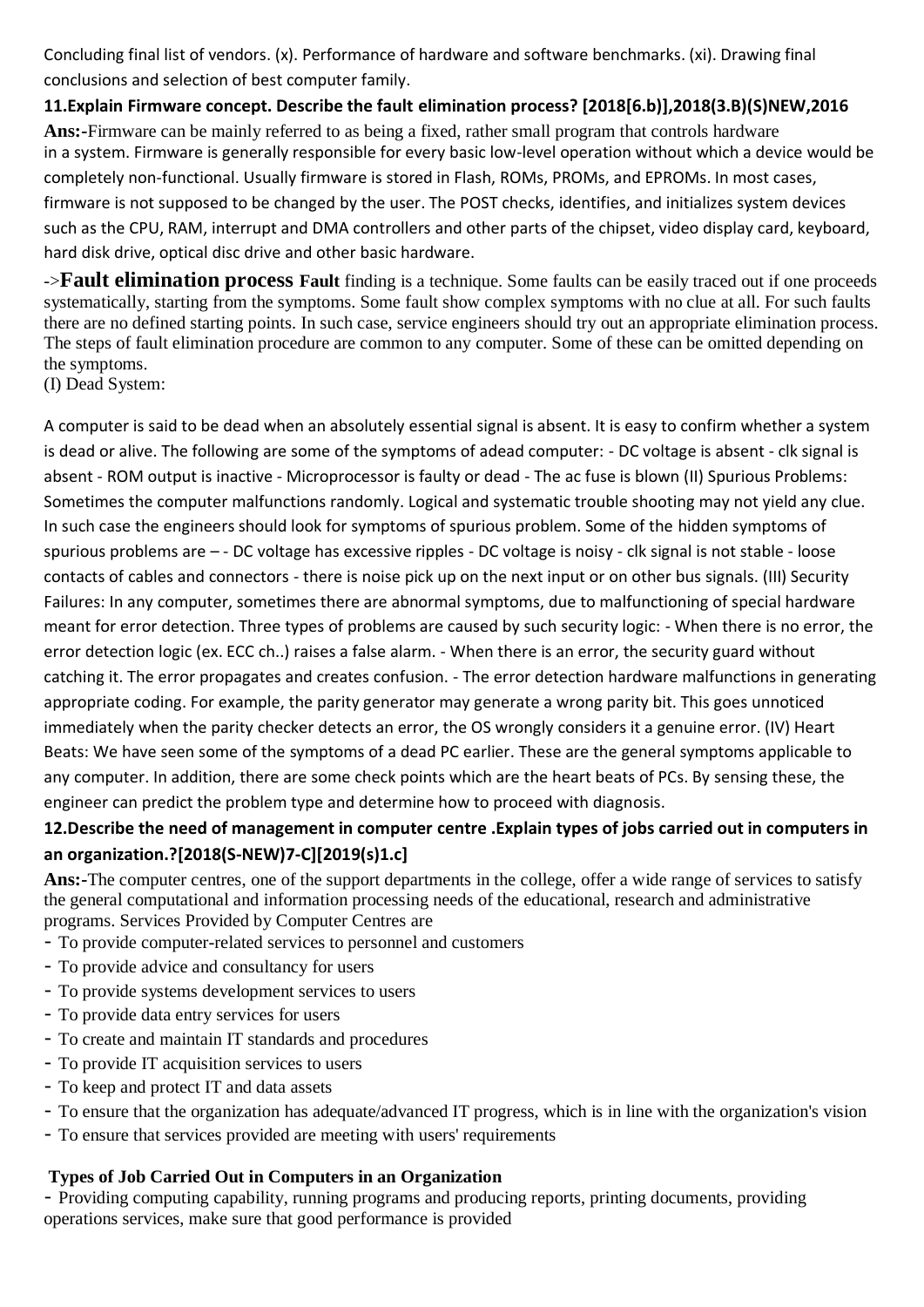- Providing Internet services: Set up Internet and Email accounts, managing mailbox, providing disks spaces for Web, providing security and virus warning, etc.

- Providing helps: Help users to solve computer usage problems, help users to develop simple applications, help users to keep their data, help on security

- Providing system development services: Develop system for users

- Providing data entry services: This is to capture data into the systems, during these days, such function seems to be obsolete now. Such services may include storing data in database, data protection by data backup and recovery. Scanning images into the systems is also considered as a part of this function.

- Providing consultancy services: Purchasing devices, installing hardware & software, help users to work more efficiently

- Providing training for users, recently, the use of e-Learning concept of training also implemented .

## **13. Define CMOS set up?[2019(s)5.a]**

Ans:-You can enable two types of passwords on many systems: a power-on password that must be entered to allow any use of the system, and a setup password that must be entered to allow access to the BIOS/CMOS setup. If you don't have all the settings recorded (with screen printouts or by writing them down), this can be dangerous to enable. *Installation or setup is the act of making the system or program ready for execution. Because the process varies for* 

*each program and each computer, programs (including operating systems) often come with an installer, a specialized program responsible for doing whatever is needed for their installation. Configuration is an arrangement of functional units according to their nature, number, and chief characteristics.*

# **14.Give interpretation of installation and wiring diagram?[2018](S-NEW)(5.B)[ 2019(s)4.c]**

Ans:-**Interpretation of the Installation and Wiring Diagram** The first commercial computer to be installed in India was an IBM 1401 at ESSO Standard Eastern Inc., an oil marketing company in Mumbai. Between 1961 and 1964 twelve computers were installed in Research and Development organizations and two in educational institutions. Now-a-days for installation we required various types of tools. For example **Here is a list of essential tools:** 

- Ground bracelet, ground mat, or antistatic gloves to protect against ESD when working inside the computer case
- Flathead screwdriver Phillips-head or crosshead screwdriver
- Torx screwdriver set, particularly size T15
- Tweezers, preferably insulated ones, for picking pieces of paper out of printers or dropped screws out of tight places

- Extractor, a spring-loaded device that looks like a hypodermic needle (When you push down on the top, three wire prongs come out that can be used to pick up a screw that has fallen into a place where hands and fi ngers can't reach.)

- Software, including recovery CD or DVD for any OS you might work on (you might need several, depending on the OSs you support), antivirus software on bootable CDs or USB flash drives, and diagnostic software.

## **The following tools might not be essential, but they are very convenient:**

- Cans of compressed air (see Figure 1-39), small portable compressor, or antistatic vacuum cleaner to clean dust from inside a computer case Cleaning solutions and pads such as contact cleaner, monitor wipes, and cleaning solutions for CDs, DVDs, tapes, and drives

- Multimeter to check cables and the power supply output

- Power supply tester

- Needle-nose pliers for removing jumpers and for holding objects (especially those pesky nuts on cable connectors) in place while you screw them in

- Cable ties to tie cables up and out of the way inside a computer case
- Flashlight to see inside the computer case
- AC outlet ground tester
- Network cable tester
- Loopback plugs to test ports
- Small cups or bags to help keep screws organized as you work
- Antistatic bags (a type of Faraday cage) to store unused parts
- Chip extractor to remove chips (To pry up the chip, a simple screwdriver is usually more effective, however.)
- Pen and paper for taking notes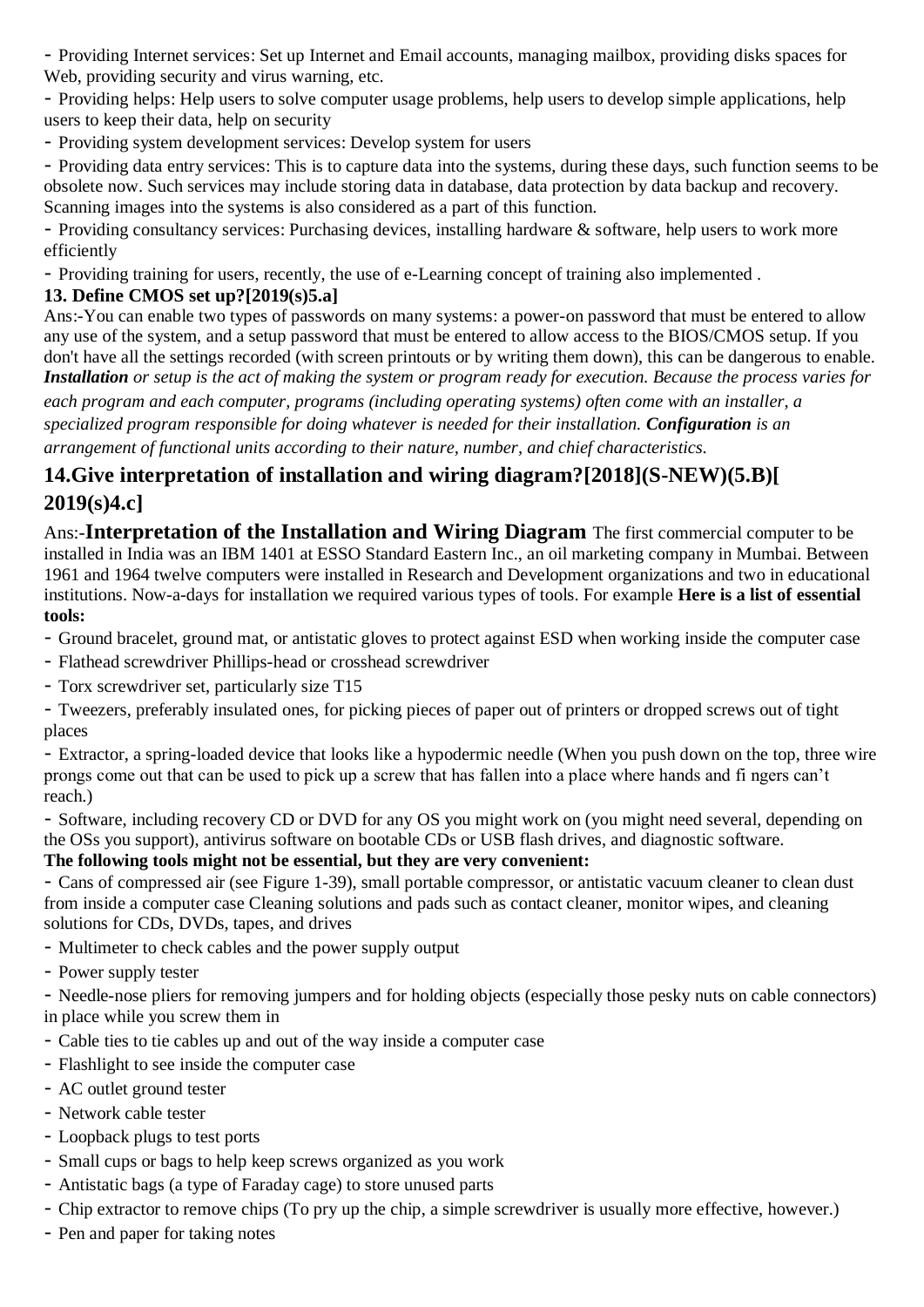1. Unpack the monitor and computer case from the box. Remove any plastic covering or protective tape. Place the monitor and computer case on a desk or work area. Be sure to place your computer case in an area that is well ventilated and has good air flow. This will help to prevent the computer from overheating.

2. Locate the monitor cable**.** 

3. Connect one end of the cable to the monitor port on the back of the computer case and the other end to the monitor**.** 



# **15. Discuss systematic way of trouble shooting the principle of WLL and PCS System?[2018(6.c)],[2018(5.C)(S-NEW)][2019(s)06.c]**

Ans:-Adhoc techniques of troubleshooting don't always help an engineer. Systematic trouble shooting is a logical approach. It is a scientific and analytical process. The systematic troubleshooting approach can be divided into the following steps: **-** Symptom observation - symptom analysis - fault diagnosis - Fault Rectification (I) Symptom observation The first step in troubleshooting a system or peripheral is observing all the symptoms caused by the fault in the system. For some problems, especially for problems due to multiple faults, it will be impossible to locate the exact fault or it will take a long time & thus the downtime will be increased. The time spent on symptoms observation in turn will yield proportional return during fault locating.

(II) Symptom analysis A careful analysis of the symptoms will give a clue to the fault location process. When there are multiple symptoms the engineers should try to correlate the various symptoms to identify the problem. If any relationship or clue is found, several steps can be skipped during fault location, thereby reducing the downtime considerably.

(III) Fault diagnosis It is highly sophisticated scientific process. The most important point is the multi-dimensional view to be applied by the hardware engineer while troubleshooting. The main dimensions are *- Architecture:*  Certain problems can be visualized properly only when you analyze the problem and the behavior of the computer as a system consisting both hardware and software. Software may be either a system software or an application software. It is not necessary that we should be a programmer. But we should know what the programs do, when they start and stop some activities and when they interact with hardware. - *Organization:* Different faults may create the same external symptom. The engineer must distinguish the different faults by a deep analysis of the internal machine status. Every computer has certain unique organizational aspects. Before trouble shooting a computer, the engineer should understand the specific detail of organization of the computer.

*Engineering Layout:* Certain problems are caused by mere physical layout faults: Faulty cable, loose connection, open wire, track short, etc. To catch these problems, one must thoroughly analyze the physical aspects. The layout documents to a computer are – - Circuit diagram - Board layout diagram - Cable Signals - Connecter signals list - Jumper settings.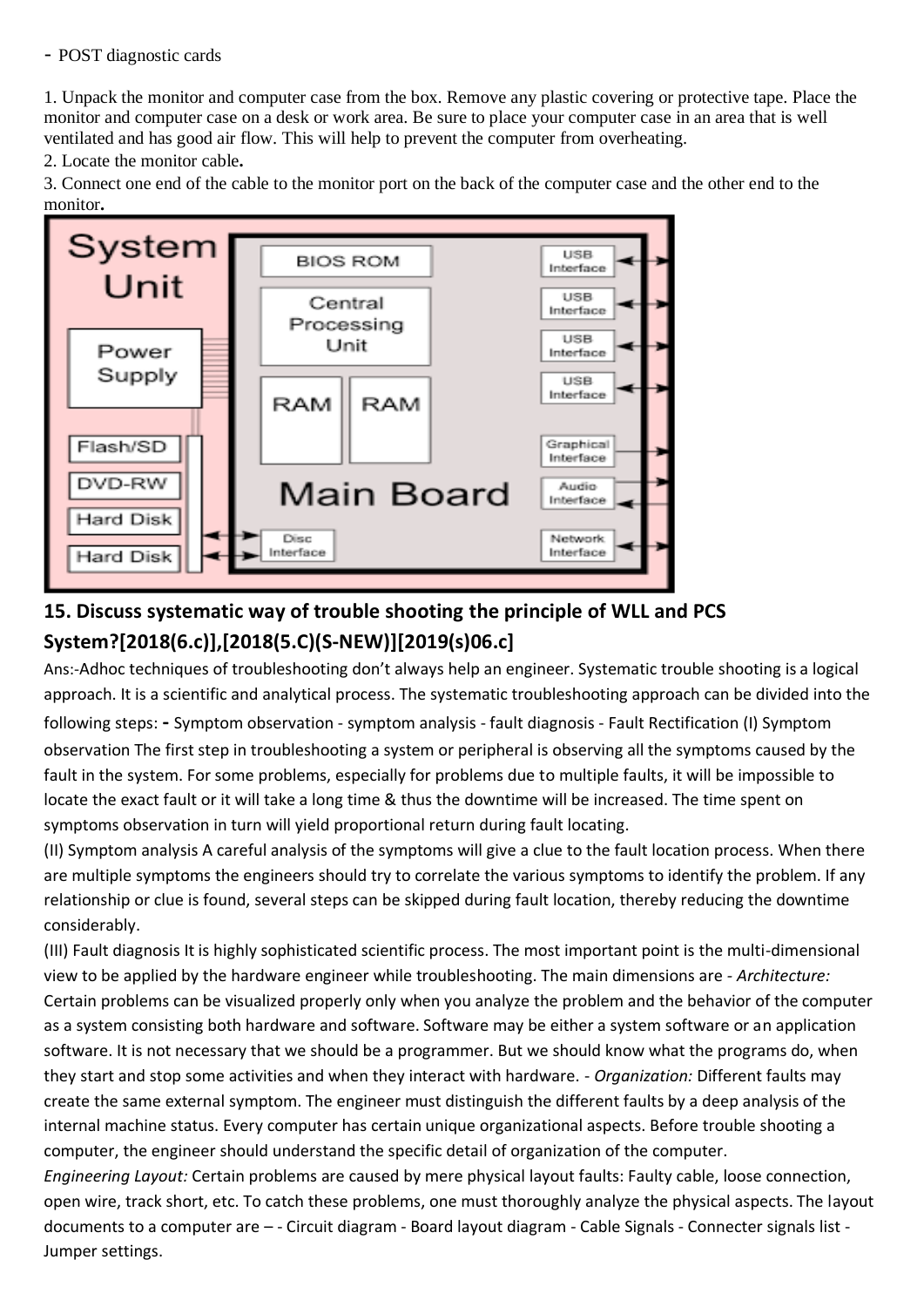## **16.Name various policy and Installation in India?**

Ans:-There was no government policy on computers. As part of the five year plans higher technical education was promoted and five Indian Institutes of Technology and 13 Regional Engineering Colleges, one in each state, were established. The Directorate General of Technical Development and the Department of Defence Supplies controlled the area of computers.

Before a computer is received at the user's premises the data processing manager must give many man- hours of thought to the preliminaries and must draw up detailed plans for the three major phases,

- Pre installation
- Installation and
- Productive running

## **17. Discuss the basic maintenance concept?**

**Ans:- Basic maintenance concepts Computer maintenance** is the practice of keeping computers in a good state of repair. A computer containing accumulated dust and debris may not run properly. Dust and other cruft may accumulate as a result of air cooling. Any filters used to mitigate this need regular service and changes. If the cooling system is not filtered then regular computer cleaning may prevent short circuits and overheating. System maintenance is an umbrella term that encompasses various forms of computer maintenance needed to keep a system running. The two main components of system maintenance are preventive and corrective maintenance. Preventive maintenance involves taking measures to help keep the system functioning, whereas corrective maintenance involves the replacement or repair of a system or its components after they have already failed.

## **(I) Preventive Maintenance**

Preventive maintenance is defined as the proactive maintenance of equipment before a fault or failure occurs. Preventive maintenance involves routine tasks to ensure that your system is running optimally and to avoid problems before they arise. This is similar to routine maintenance performed on a car: In the same way you need to periodically check the oil, lights, engine, and other parts of the car in order for it to run smoothly, the same principle applies to preventive maintenance for a computer. There are several preventative measures you can take, including installing Windows updates, scanning for viruses and malware, and running cleaning programs. Anti-virus and antimalware scans should be run at least once a week. Be sure to run updates for these programs whenever they're released, as new viruses and malware spring up constantly. Keeping your network secure, installing a firewall, and using safe downloading practices can protect your computer and any information on it from being compromised. Power surges and overheating can destroy electronic equipment, so protect your hardware by investing in a surge protector and cleaning your equipment periodically to remove dust. Should any preventative measures fail, it is always a good idea to have a backup for important files: Invest in an external hard drive to save any important files should your computer need replacing.

## **(II) Corrective Maintenance**

Corrective maintenance, commonly referred to as "repair," is the correction of a problem after the computer has already broken down. The goal of this form of maintenance is to restore operability to the system by either correcting the problem or replacing the damaged components. Common corrective measures involve removing viruses and malware, uninstalling harmful programs, reformatting, and running a system restore, among others. Many common computer problems are easily fixed and don't require an IT professional. To perform corrective maintenance, it is important to first diagnose the problem and figure out the root cause. If you are unsure of the cause or how to fix your problem, consulting an IT professional would be the best course of action. **(III) On-line Maintenance** 

Remote administration refers to any method of controlling a computer from a remote location. Software that allows remote administration is becoming increasingly common and is often used when it is difficult or impractical to be physically near a system in order to use it. A remote location may refer to a computer in the next room or one on the other side of the world. Unlimited remote support during office hour's.

## **18.Explain the Need of power condition equipment with their principle of functioning?**

Ans:- A power conditioner (also known as a line conditioner or power line conditioner) is a device intended to improve the quality of the power that is delivered to electrical load equipment. While there is no official definition of a power conditioner, the term most often refers to a device that acts in one or more ways to deliver a voltage of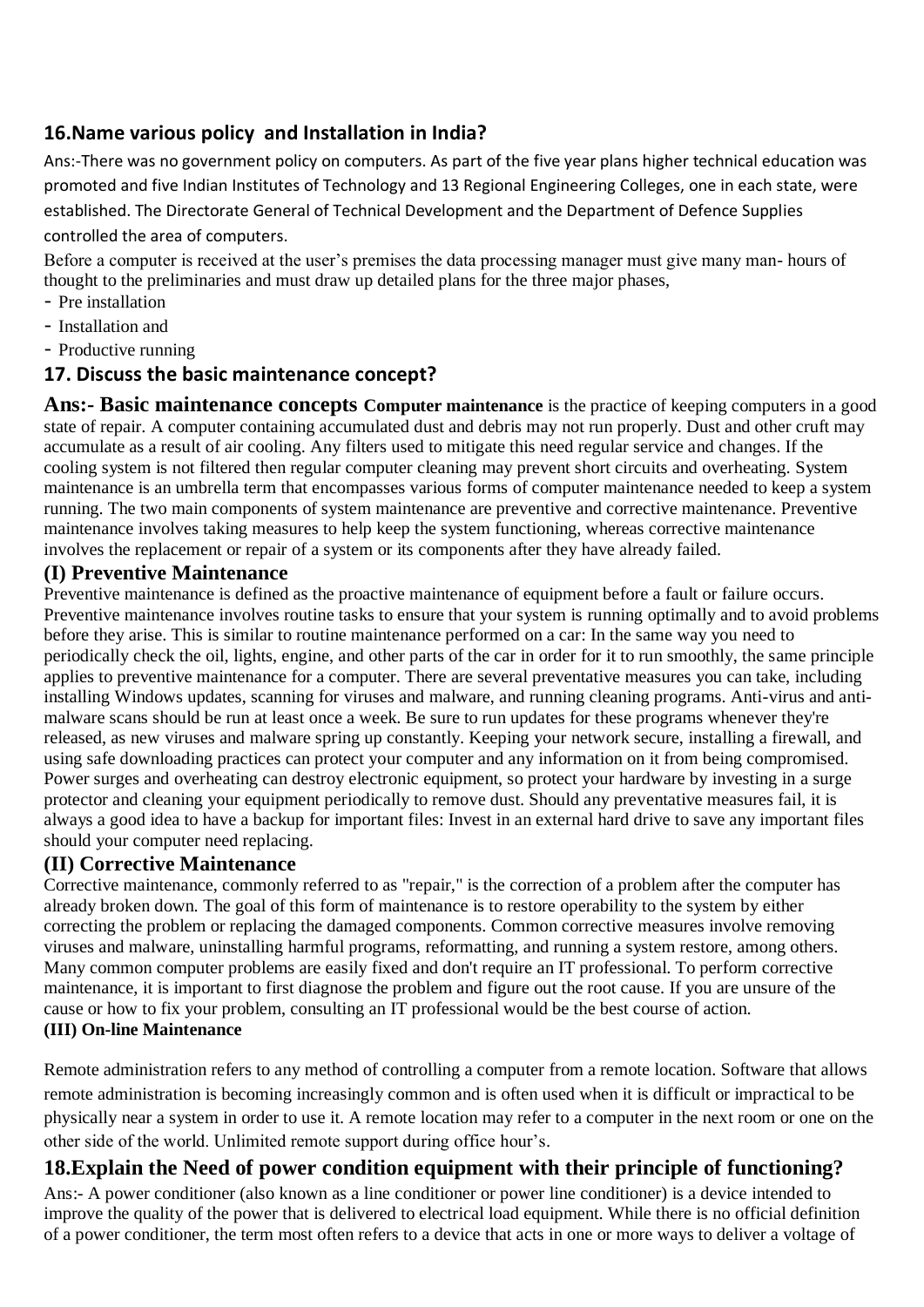the proper level and characteristics to enable load equipment to function properly. In some uses, power conditioner refers to a voltage regulator with at least one other function to improve power quality (e.g. power factor correction, noise suppression, transient impulse protection, etc.). A good quality power conditioner is designed with internal filter banks to isolate the individual power outlets or receptacles on the power conditioner. This eliminates interference or "cross-talk" between components. Power conditioners vary in function and size, generally according to their use. Some power conditioners provide minimal voltage regulation while others protect against six or more power quality problems.

#### **3.3.1 Constant Voltage Transformer**

With the popularization of PCs, the constant voltage transformers (CVTs) have also become equally popular. The CVT is simply a magnetic transformer of a special construction that has a capacitor connected across the secondary winding of the transformer. In an ordinary transformer, the primary and secondary windings are wound near each other so that whenever there is achange of voltage across the primary there is a corresponding change in the secondary voltage depending upon the ratio of the turns on the two windings. However, in a CVT the primary and secondary windings are wound separately from each other, as illustrated in figure. To set up field in between the coils, a separate shunt path is provided between the two windings but an airgap is formed in the shunt path. A capacitor is connected across suitable tappings of the secondary winding. The constructional details of a CVT are shown in the figure.

change of voltage across the primary there is a corresponding change in the secondary voltage depending upon the ratio of the turns on the two windings. However, in a CVT the primary and secondary windings are wound separately from each other, as illustrated in figure. To set up field in between the coils, a separate shunt path is provided between the two windings but an airgap is formed in the shunt path. A capacitor is connected across suitable tappings of the secondary winding. The constructional details of a CVT are shown in the figure.



#### *Neutral*

Some generators do not refer the low side of the output to earth. This MUST be tied down to avoid damage to any of our larger catalogue units which have double primary shields. Care must also be taken that the generator neutral is not connected to the CVT output low.

#### *Frequency*

All ferroresonant devices are frequency sensitive. The generator must run close to 50 Hz for the unit to operate correctly.

## **19.state the steps for assembling of computer?[2018(7.c)]**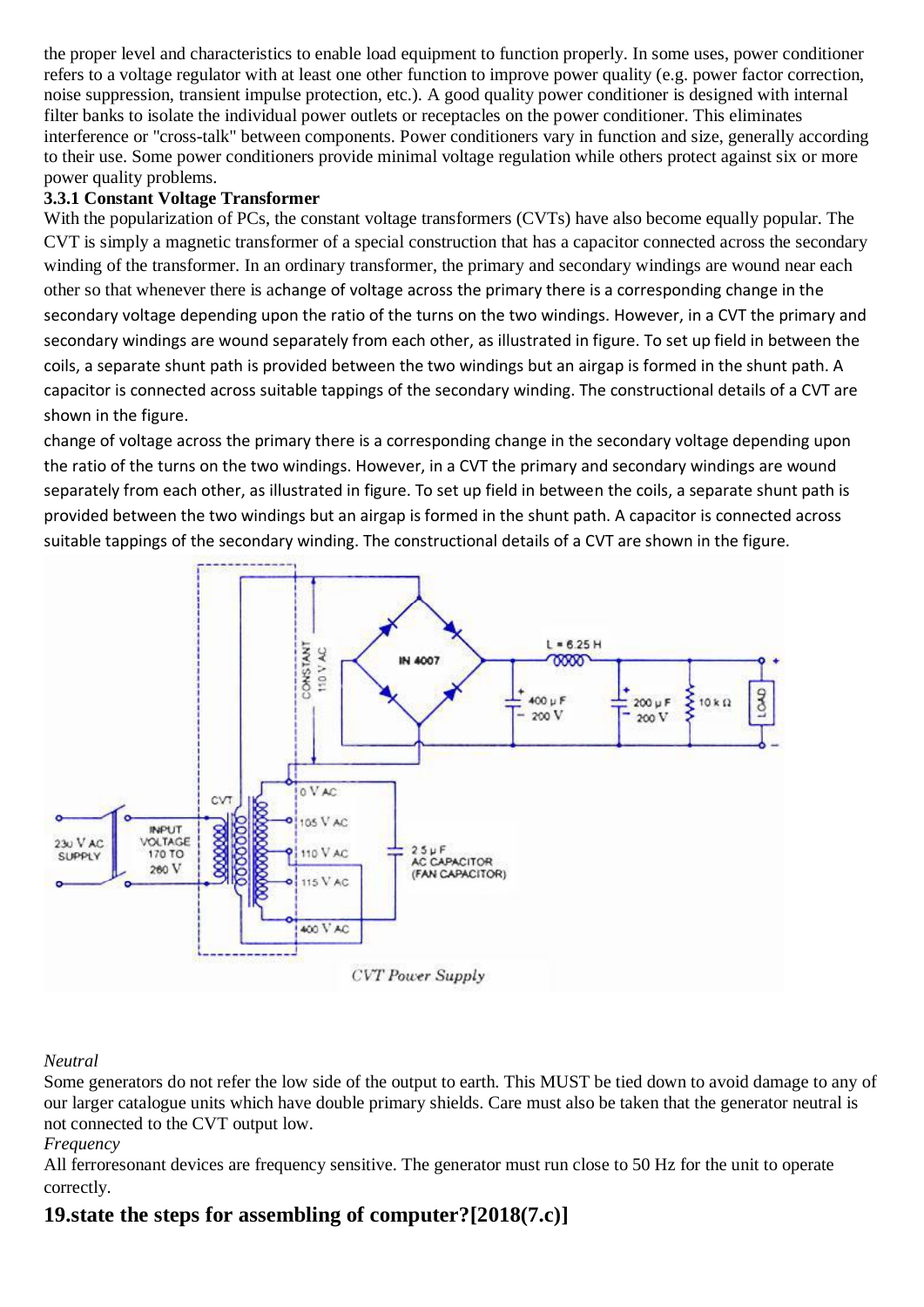Ans:- To assemble a computer and boot the system for the first time.; these are some important points to remember: Computer cases come in a variety of sizes and configurations. Many of the computer's components must match the case's form factor.

- The CPU is installed on the motherboard with a heat sink/fan assembly.
- The power supply is installed in the PC.
- RAM is installed in RAM slots found on the motherboard.
- Adapter cards are installed in PCI and PCIe expansion slots found on the motherboard.
- Hard disk drives are installed in 3.5-inch drive bays located inside the case.
- Optical drives are installed in 5.25-inch drive bays that can be accessed from outside the case.
- Floppy drives are installed in 3.5-inch drive bays that can be accessed from outside the case.
- Power supply cables are connected to all drives and the motherboard.
- Internal data cables transfer data to all drives.
- External cables connect peripheral devices to the computer.

# **20.Describe the steps for actual installation as per the manufacturer's**

# **specification procedure?[2019(s)4.c]**

## **Ans:- Steps for actual installation as per the manufacturer's Specified procedure**

1. Computerized systems should be validated at the level appropriate for their intended use and in accordance with quality risk management principles. This applies to systems used in all good (anything) practices (GXP) activities (e.g. good clinical practice (GCP), good laboratory practice (GLP) and good manufacturing practices (GMP) 2. The purpose of validation of a computerized system is to ensure an acceptable degree of documented evidence that establishes confidence in the accuracy, reliability and consistency in performance of the system in accordance with predetermined specifications. The validation data should meet the principles of being attributable, legible, contemporaneous, original and accurate (ALCOA) throughout the data life cycle.

3. Computerized system validation should ensure that all necessary technical and procedural controls are implemented ensuring compliance with good documentation practices for electronic data generated by the system (WHO guidance on good data and record management practices, WHO Technical Report Series

4. System elements that need to be considered in computerized system validation include computer hardware and software, related equipment and network components and operating system environment, procedures and systems documentation including user manuals and people (such as, but not limited to, users, data reviewers, system application administrators, network engineers, database administrators and people involved in archiving). Computerized system validation activities should address both system configuration as well as any customdeveloped elements.

5. Computerized systems should be maintained in the validated state with risk-based controls appropriate to the different stages of the system life cycle. These stages include system planning, specification, programming and configuration, system testing, preparation and verification of standard operating procedures (SOPs) and training programmers, system operation and maintenance including handling of software and hardware updates, monitoring and review, followed by system retirement.

6. Depending on the types of systems or typical applications such as process control systems (distributed control system (DCS), programmable logic controller (PLC), supervisory control and data acquisition (SCADA)), laboratory information management systems (LIMS), laboratory instrument control systems and business systems (enterprise resource planning (ERP), manufacturing resource planning (MRP II)) used by the manufacturer, a document covering (but not limited to) the following information should be available on-site:

- purpose and scope;
- roles and responsibilities;
- validation approach;
- risk management principles;
- system acceptance criteria;
- vendor selection and assessment;
- computerized system validation steps;
- configuration management and change control procedures;
- back-up and recovery;
- error handling and corrective action;
- contingency planning and disaster recovery;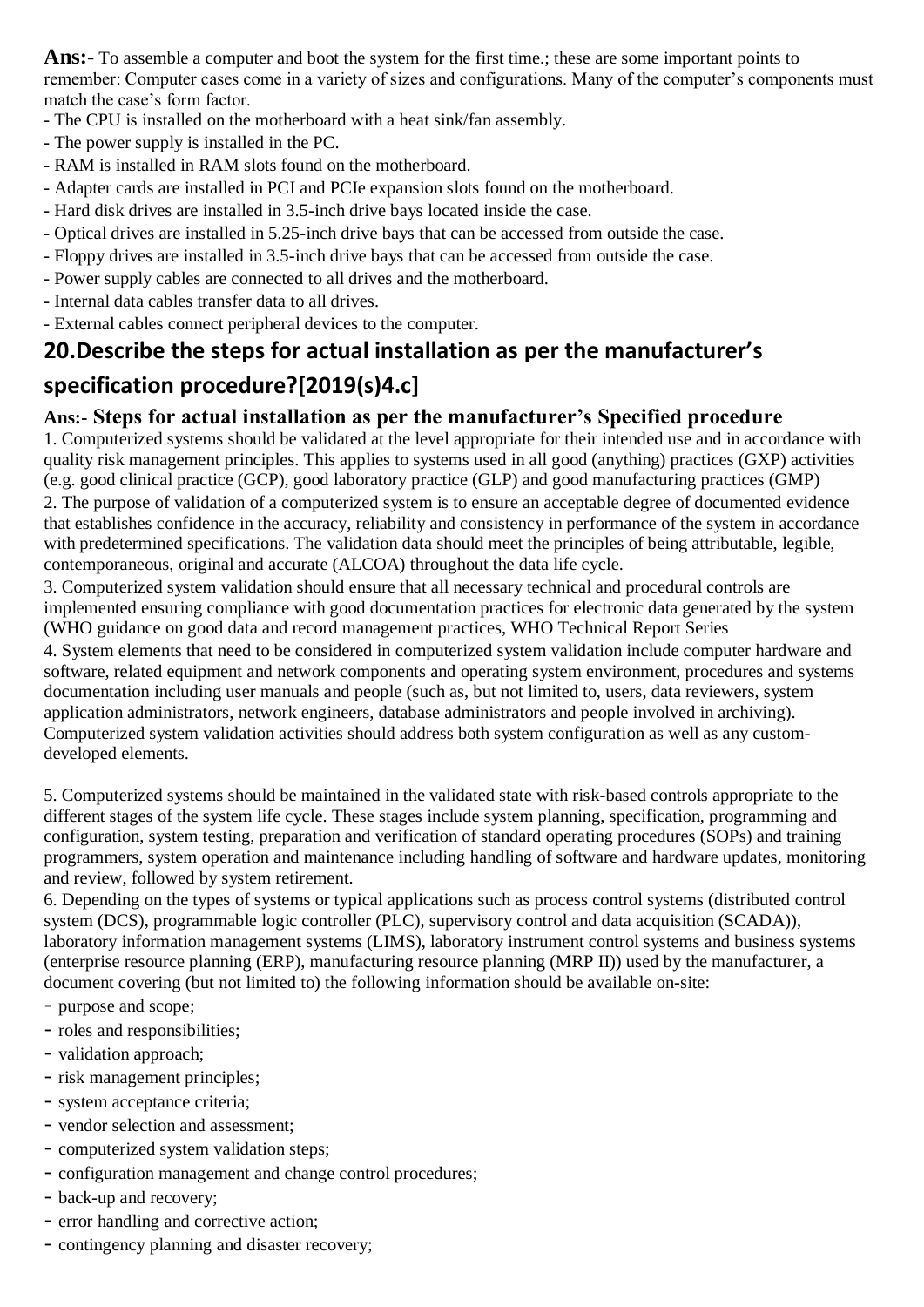- maintenance and support;
- system requirement;

#### **21. Write short notes:- FDD**

**ANS:-** A floppy disk drive (FDD), or floppy drive, is a hardware device that reads data storage information. It was invented in 1967 by a team at IBM and was one of the first types of hardware storage that could read/write a portable device. FDDs are used for reading and writing on removable floppy discs. Floppy disks are now outdated, and have been replaced by other storage devices such as USB and network file transfer.

->A floppy disk commonly came in three sizes, 8 inches, 5.5 inches and 3.5 inches, becoming smaller as the technology advanced. The newer, 3.5-inch version used more cutting-edge technology and held more data than previous models, while the original 8-inch floppy drive was developed to load hardware-level instructions and/or data structures called microcode into the IBM System/370 mainframe. The 8-inch flexible diskette was read-only, held 80 kilobytes of memory and was referred to as a memory disk. Eight-inch floppy drives did not connect to the motherboard, but rotated on a turntable that was run by an idler wheel.

## **22.Define POST? [2018(6.a)][2019(s)6.a]**

#### **Ans:-The Post Sequence (**Power-On Self-Test)

Booting process runs a Power-On Self Test (*POST*) to check the devices that the computer will rely on, are functioning. Checks that the basic components are functioning correctly – Motherboard – Power supply – Memory – Video – Keyboard

. Problems are indicated through the system speaker . Consult BIOS/system manual for the meaning of the beep sequences . Example, repeated long beeps indicate memory problems.

# **23. Define C MOS setup?[2018(5.a)][2018(2.A)(S-NEW)],[2019(s)5.a]**

**Ans:-CMOS** (short for complementary metal-oxide-semiconductor) is the term usually used to describe the small amount of memory on a computer motherboard that stores the BIOS **settings**. Some of these BIOS **settings** include the system time and date as well as hardware **settings.**

#### **24.What is BIOS?[2018(4.a)][2019(s)4.a]**

**Ans:-BIOS** (basic input/output system) is the program a personal **computer's** microprocessor uses to get the **computer** system started after you turn it on. It also manages data flow between the **computer's** operating system and attached devices such as the hard disk, video adapter, keyboard, mouse and printer.

# **25.State and explain the steps for assembling a computer system.Write the advantages of a assembly computer system?[2019(s)7.c]**

Ans:- To assemble a computer and boot the system for the first time.; these are some important points to remember: Computer cases come in a variety of sizes and configurations. Many of the computer's components must match the case's form factor.

- The CPU is installed on the motherboard with a heat sink/fan assembly.
- The power supply is installed in the PC.
- RAM is installed in RAM slots found on the motherboard.
- Adapter cards are installed in PCI and PCIe expansion slots found on the motherboard.
- Hard disk drives are installed in 3.5-inch drive bays located inside the case.
- Optical drives are installed in 5.25-inch drive bays that can be accessed from outside the case.
- Floppy drives are installed in 3.5-inch drive bays that can be accessed from outside the case.
- Power supply cables are connected to all drives and the motherboard.
- Internal data cables transfer data to all drives.
- External cables connect peripheral devices to the computer.
- Beep codes signify when hardware malfunctions.

- The BIOS setup program is used to display information about the computer components and allows the user to change system settings.